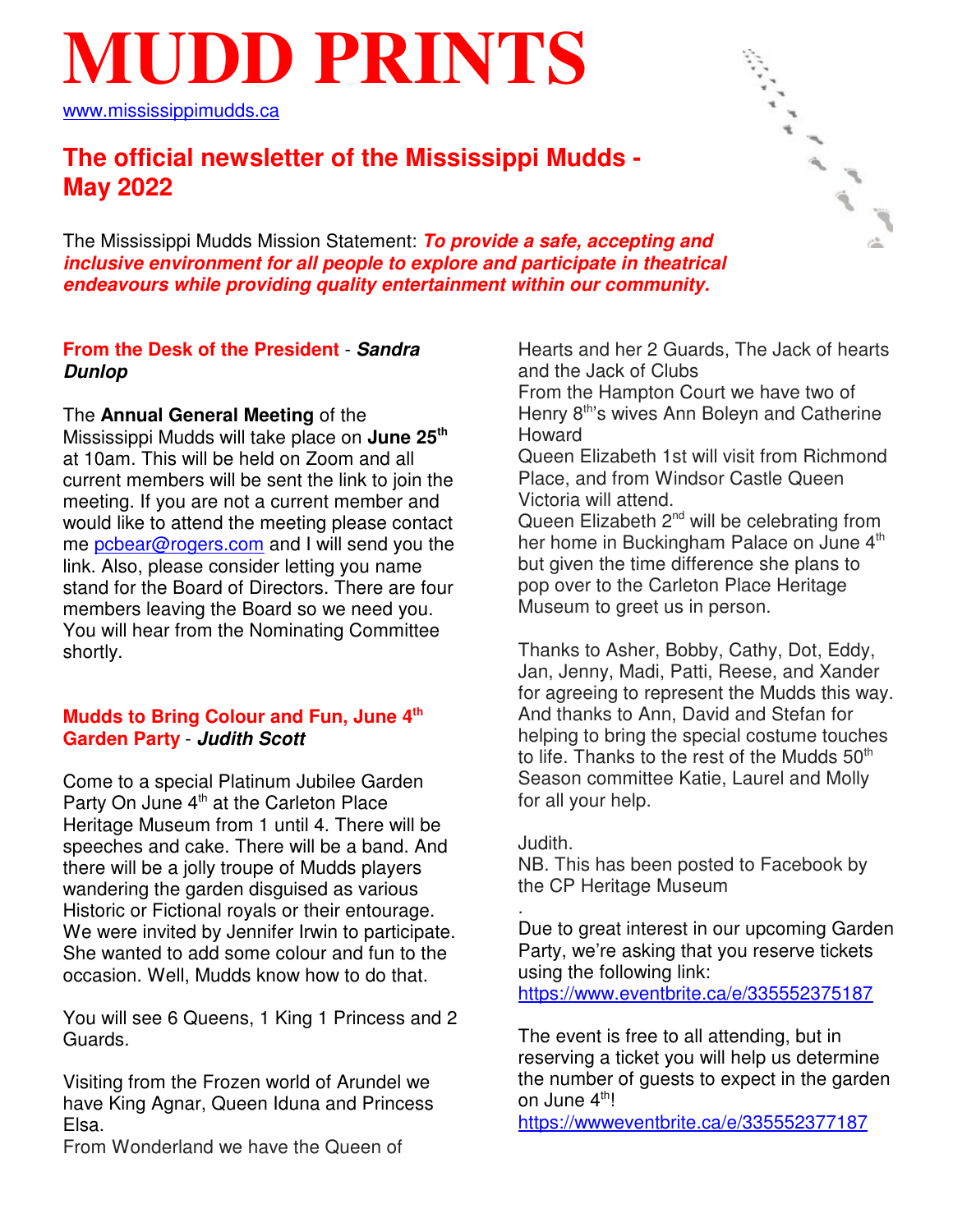#### **Reminders**

**Show Proposals** will be accepted anytime during the year. Contact Show Development Officer Karen Lapointe at kazli63@gmail.com

**Elf The Musical** auditions will be held on June 18<sup>th</sup> at Carleton Place High School. See last months Muddprints for detailed information.

**Mudds in Your Eye** - Stephanie is looking for volunteers to get some fresh perspective and new ideas. It would be wonderful to have some volunteers help with conducting the interviews and coming up with new questions.

#### **From the Editor** - **Sandra Dunlop, Editor**

Please - if you have a change in any of your information (address, telephone number and especially email address) please make sure that you get that information to Sandra Dunlop at 613-599-7221 or pcbear@rogers.com. This will make sure that you continue to receive the Mudds newsletter and any other pertinent information that is sent out.

Know that I welcome articles monthly, be it from members, former members and people involved in current productions. The deadline for the next edition of Muddprints is June 20, I would love to hear from you. It doesn't have to be long, just of interest to Mudds members and fans.

# **Mudds in Your Eye #23 May 2022 (coordinated by Stephanie Stephens**)



**Here is another in the series which profiles members of the Mississippi Mudds, written especially for the readers of the Muddprints!**

**This month the spotlight is on Xander Sonnenburg. Xander is a member of our Mudds Youth. He is a dynamic young actor, demonstrating fearlessness when it comes to character-building and thinking fast on his feet! He had his fellow youth members giggling pretty hard with the scenarios he created on the fly during MUDDS CLUBBS last year. Xander was also part of an improv team with his high school that earned several titles, including a second-place finish in the Ottawa Regionals in 2019 and 2020, and a Top 10 finish in the Canadian Nationals in 2019. Xander often shares his expertise with his fellow Mudds youth, leading warm-up games during rehearsals! All that theatre and drama talent aside, he's a pretty fantastic young man. We're lucky to have someone so kind and fun to work with in the Mudds!**

Interview by Bobby Martin.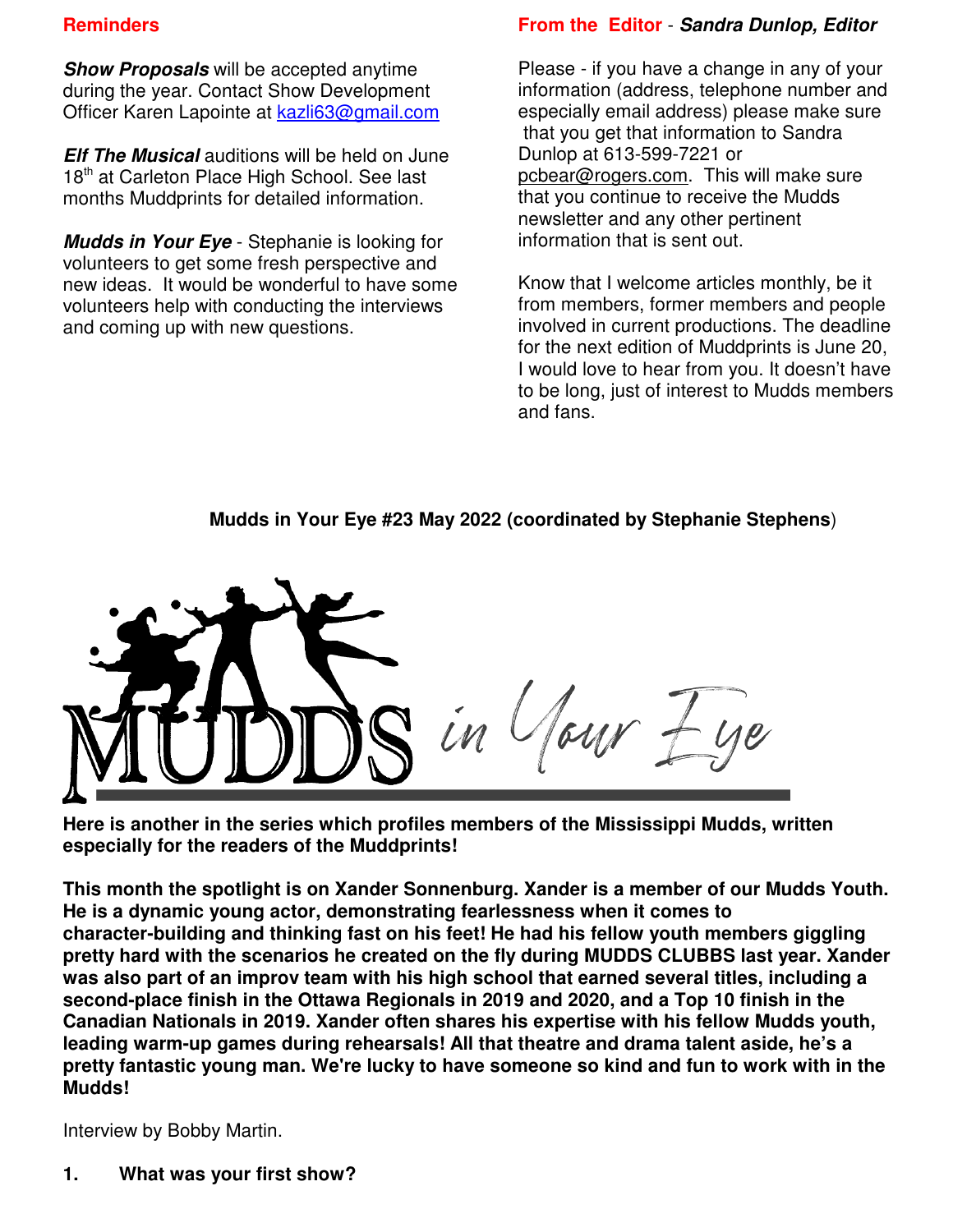The first show I did with the Mudds was The Little Mermaid as Sebastian. It's hard to forget my first time on stage with them - they shoved pillows up my chest and then had me dance. Surely a time to remember!

#### **2. How have you changed in the time from your first show to your latest?**

I definitely have felt changes since joining. It was a major confidence booster. The constant time on stage made me better in front of crowds and in front of my peers.

#### **3. What has it been like working with members of the Mudds?**

Working with the other members of the Mississippi Mudds has truly been a magical experience. There are so many people I can truly say I've bonded with during my time in the organization. Through both success and misery, the community that makes up the Mudds has been nothing but supportive to me. It's truly an amazingly talented group of individuals.

#### **4. Do you think you would continue to pursue a career in acting?** I will be pursuing a career (in theatre) and acting going forward, and

the Mudds has been a major contributor to this decision. The amazing community of like-minded individuals, the skills and experience I've amassed, and the pure joy I find on stage, all remind me why I love **theatre.**

# **5. What show would you like to be put on?**

Oh, there are so many shows that would be delightful to be a part of. I think the show I would be the most ecstatic to be a part of is The Madalorian because I've been a massive Star Wars fan ever since my father took me to see The Phantom Menace in theatres for my 8th birthday.



**6. If you could go back, would you change how you did anything in any show you've been in?**

I don't think, if given the option, I would want anything about my past performances changed. There is so much value I've taken in the growth from then to where I am now and that feels indispensable to me.

# **7. Do you feel you have made meaningful connections in the Mudds community?**

I think I've made many life long friends through the Mudds, specifically in the youth theatre organization. From sitting in our corner backstage, or grabbing shawarma, to belting our hearts out singing Disney show tunes outside of town hall. It is those moments with those I have come to see as true friends that make me remember the Mudds so fondly

#### 8**. What is the best memory you have of being in the Mudds?**

My best memory is a tough one (so many great experiences). The one that sticks out to me the most is the dress rehearsal for Frozen, Mark, the show's technician (and the MVP of making sure everything runs smoothly) had put on music for the group before rehearsals. Me and some others, being massive Queen fans, wanted to see if we could cause a revolution of sorts. This prompted us to stand on stage, clapping and stomping to the beat of We Will Rock You, and sure enough once enough people had joined our uprising, the song was played for all to hear.

**9. Other than theatre skills, what else do you feel being a member of the Mudds has brought to your life?**

Aside from theatre skills, the Mississippi Mudds has brought a sense of community into my life. There are many wonderful and talented individuals who have truly helped make me into the person I am.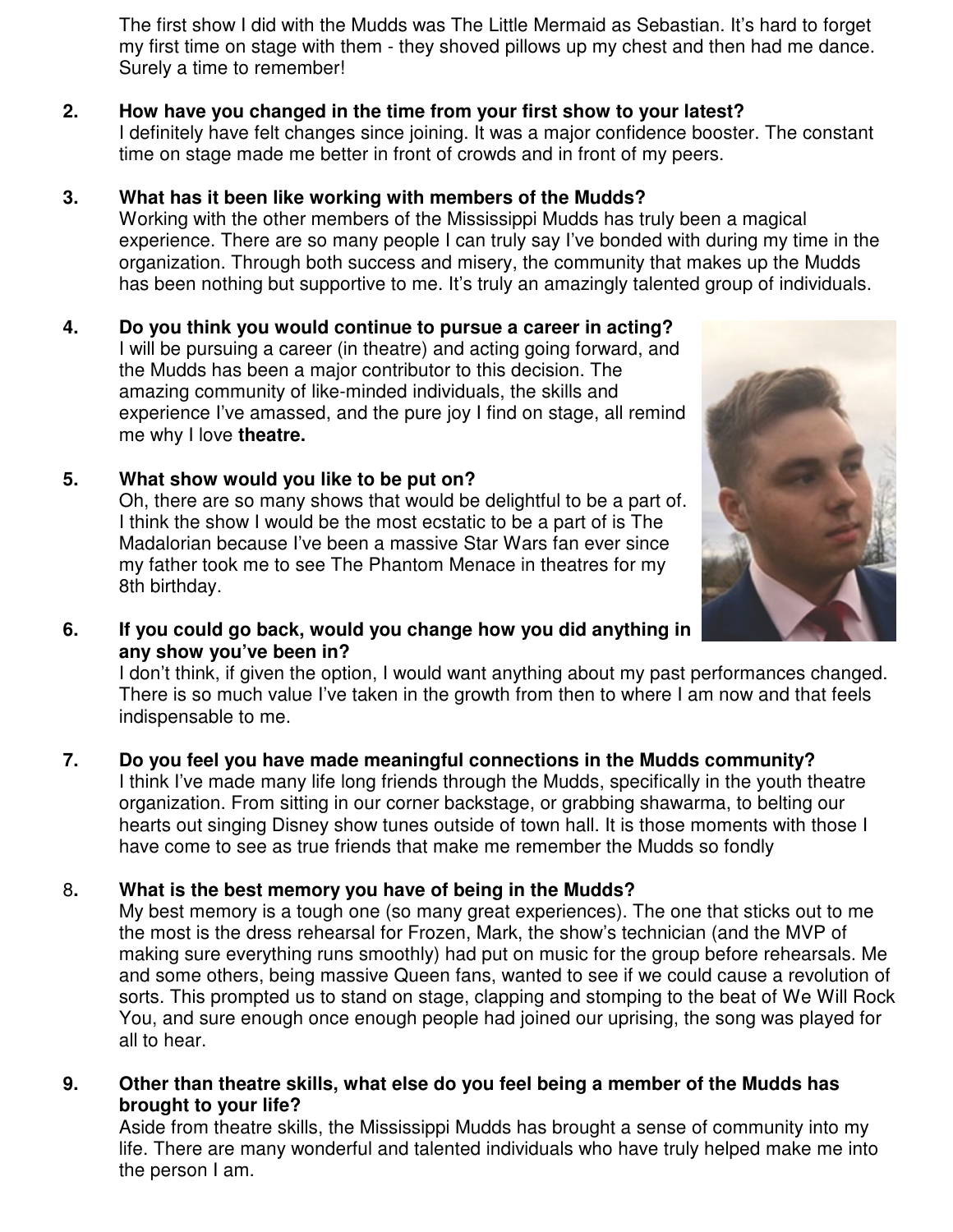**10. What would you say to someone who wants to try out for the Mudds?** I would suggest they give it a try. The only thing they have to lose is lack of confidence.

\*\*\*\*\*\*\*\*\*\*\*\*\*\*\*\*\*\*\*\*\*\*\*\*\*\*\*\*\*\*\*\*\*\*\*\*\*\*\*\*\*\*\*\*\*\*\*\*\*\*\*\*\*\*\*\*\*\*\*\*\*\*\*\*\*\*\*\*\*\*\*\*\*

#### **Celebrating 50 Years, Mudds History Featured as Special Exhibit.** - **Judith Scott**

Work is proceeding well towards the opening of a very special exhibit. It aims to tell the story of the Mudds from its birth in 1973 up to now as we start into our  $50<sup>th</sup>$  Season.

Thanks so much to Jennifer Irwin for offering to do this and for Molly and Katie for putting in the hours to help make it happen. It will be open by the end of the month and can be viewed Tuesday through Saturday 1 to 4 until September 3rd.

Throughout the summer we hope to have a presence at different locations as opportunities arise. We have flyers to hand out and hopefully volunteers will offer to get in costume or just wear their best smiles to participate. Let Judith know if you have ideas for venues and especially if you are willing to give an hour or two of your time to help raise awareness of who we are and how people can get involved. gjudithscott@gmail.com

Thanks to Stephanie for designing this eye-catching flyer. If you can take some to do mailbox drops in your neighbourhood let Judith know. gjudithscott@gmail.com

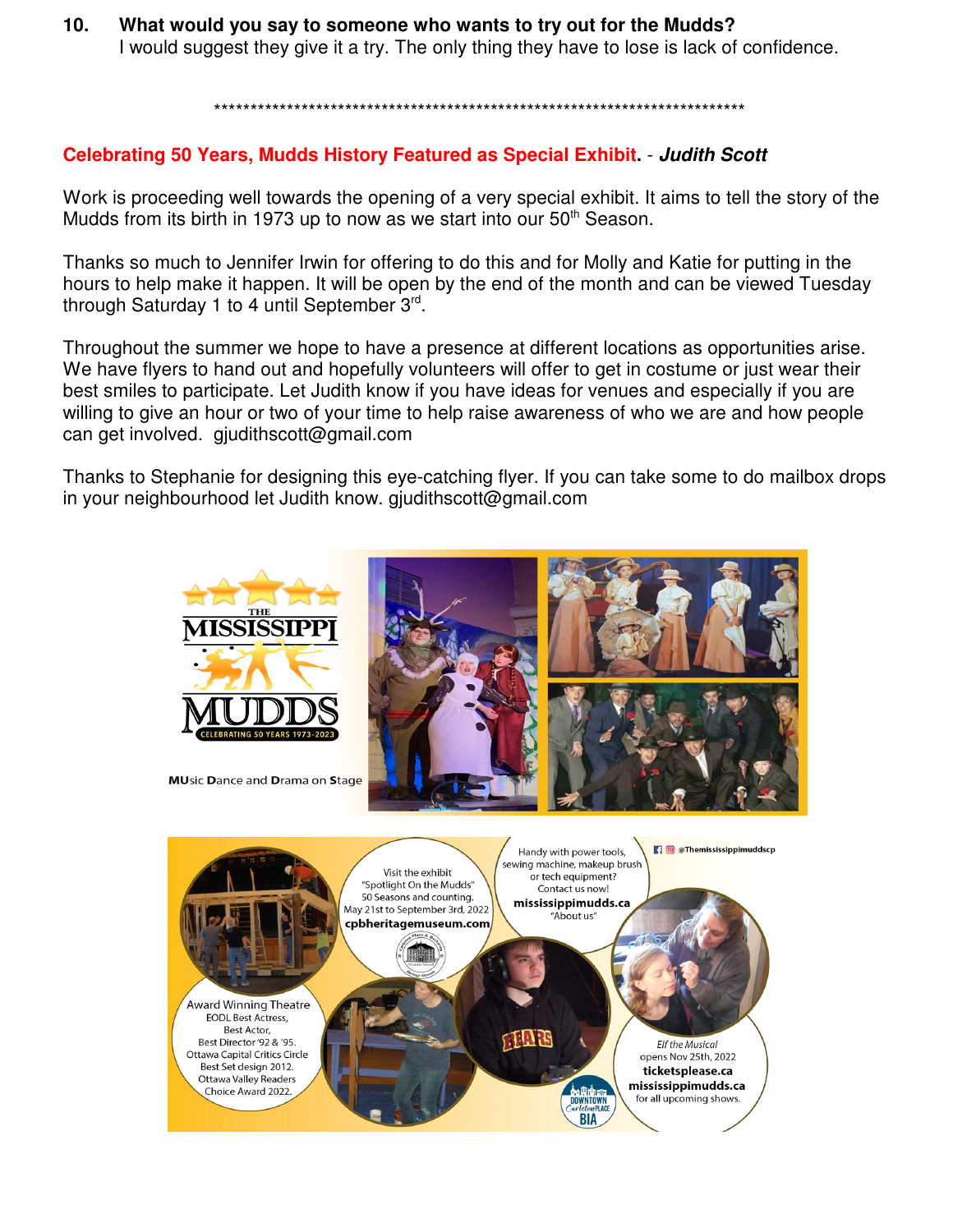**HAPPY BIRTHDAY** wishes go to members past and present who are celebrating their birthdays between May 23 and June 22.

| Kali Latham                  | May-23        |
|------------------------------|---------------|
| Justin Beiglee               | May-24        |
| <b>Kate Osborne</b>          | May-25        |
| Cathy Boynton                | May-26        |
| Kelly Young                  | May-28        |
| Jessica Kinnari              | May-28        |
| Douglas Campbell             | May-28        |
| <b>Bobby Martin</b>          | May-28        |
| Kenny Martin                 | May-28        |
| <b>Daniel MacDonald</b>      | May-28        |
| <b>Lesley Moll</b>           | May-30        |
| Katherine Dever              | May-30        |
| Kyle Booth                   | $Jun-01$      |
| <b>Frank Martens</b>         | <b>Jun-02</b> |
| Julia Harvie                 | <b>Jun-02</b> |
| Maleeka Thaker               | <b>Jun-02</b> |
| <b>Lise Corbett</b>          | $Jun-04$      |
| Jacob Jones                  | $Jun-04$      |
| Michele Eno                  | $Jun-05$      |
| <b>Elizabeth Brumm</b>       | <b>Jun-06</b> |
| <b>Esme Purdy</b>            | $Jun-08$      |
| <b>Jack Lockhart</b>         | $Jun-11$      |
| <b>Sherrie Humby</b>         | $Jun-11$      |
| <b>Scott Lee</b>             | <b>Jun-15</b> |
| Meredith Millman             | <b>Jun-16</b> |
| <b>Abigail Terry Shaver</b>  | <b>Jun-16</b> |
| <b>Perry Santry</b>          | $Jun-17$      |
| Nora Ziai                    | $Jun-17$      |
| <b>Olivia Scott</b>          | <b>Jun-17</b> |
| <b>Ronald Whyte</b>          | Jun-17        |
| Aiden Letemplier             | <b>Jun-18</b> |
| Pat Sargent                  | <b>Jun-18</b> |
| <b>Wendy Giles</b>           | Jun-19        |
| <b>William Moore-Crispin</b> | <b>Jun-20</b> |
| Kathy Cosham                 | <b>Jun-20</b> |
| Amy Bourne                   | <b>Jun-21</b> |
| <b>Matthew Abele</b>         | $Jun-21$      |
| Daisy Bright-McKee           | <b>Jun-22</b> |

Watch this space for more birthday celebrations next month :-) Karen Lapointe, Membership

\*\*\*\*\*\*\*\*\*\*\*\*\*\*\*\*\*\*\*\*\*\*\*\*\*\*\*\*\*\*\*\*\*\*\*\*\*\*\*\*\*\*\*\*\*\*\*\*\*\*\*\*\*\*\*\*\*\*\*\*\*\*\*\*\*\*\*\*\*\*\*\*\*

#### **Calendar - 2022/2023**

Saturday, June 18 Manuel Auditions for Elf

Saturday, June 4 Museum Garden Party Saturday, June 25 **Annual General Meeting** 

**\*\*\*\*\*\*\*\*\*\*\*\*\*\*\*\*\*\*\*\*\*\*\*\*\*\*\*\*\*\*\*\*\*\*\*\*\*\*\*\*\*\*\*\*\*\*\*\*\*\*\*\*\*\*\*\*\*\*\*\*\*\*\*\*\*\*\*\*\*\*\*\*\***

The next issue of Muddprints will be published on June 22. The deadline for articles is June 20.